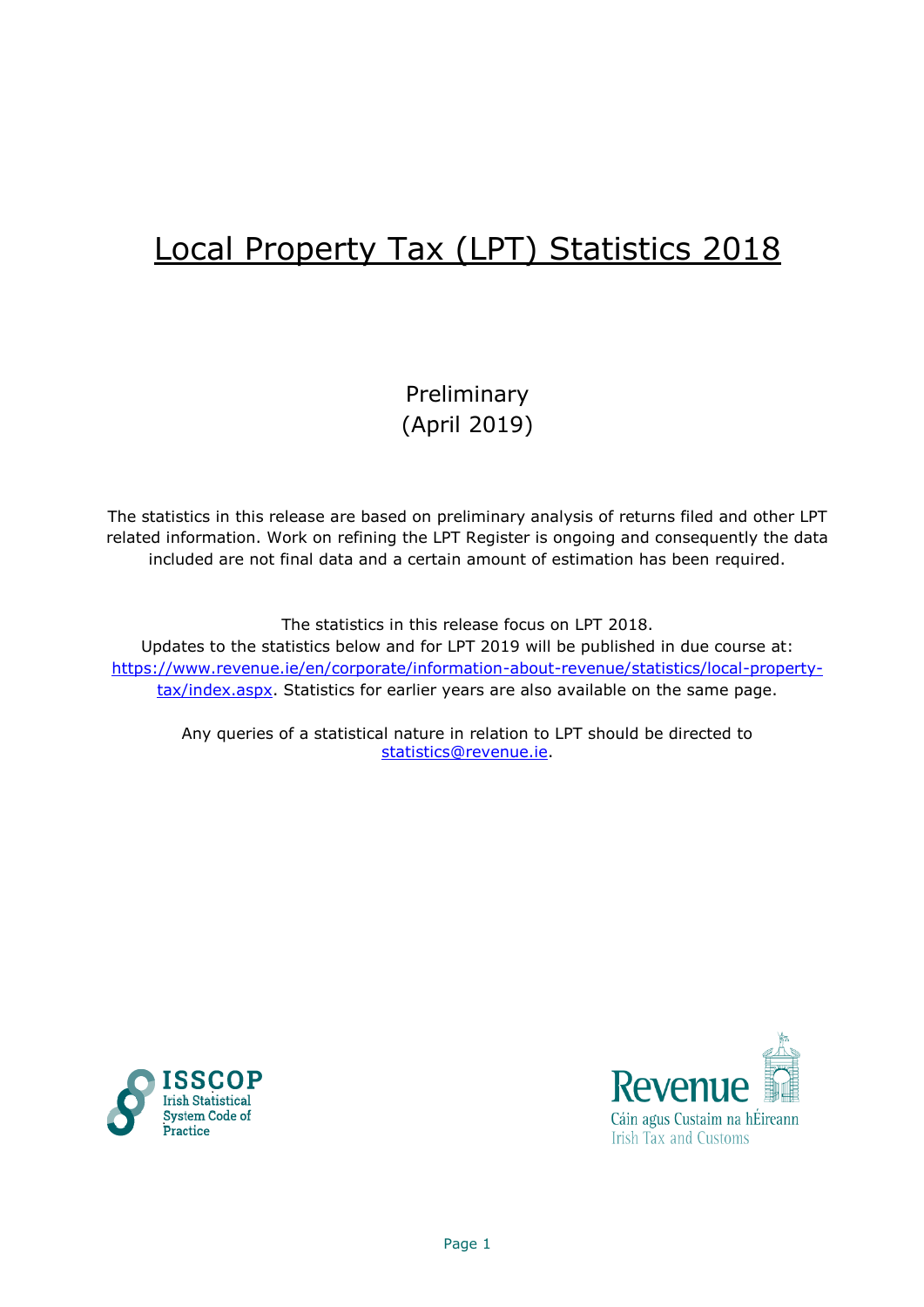#### **LPT Receipts and Household Charge Payments**

LPT receipts of €482m were transferred to the Local Government Fund in 2018.

LPT receipts also include Household Charge (HHC) arrears. Revenue assumed responsibility for the collection of arrears of Household Charge (HHC) from 1 July 2013. By end 2018 in excess of €70m of HHC has been collected (including approximately €2m in 2018) and close to 380,000 additional properties HHC compliant since 2013.

#### **LPT Compliance**

The compliance rate for 2018 is currently 98%, which is in line with previous years. $*$ 

During 2018 in excess of 250,000 letters issued covering all LPT and HHC liabilities for years 2012 to 2018 inclusive. In the vast majority of these cases property owners fully complied with their LPT payment obligations, either on a phased basis or by way of a single payment.

However, there was a relatively small number of cases that chose to remain non-compliant, which left Revenue with no alternative but to deploy debt collection/ enforcement measures or other sanctions to ensure payment.

In regard to 2018, 797 cases were referred to the Sheriff/ External Solicitors for collection. Over 12,800 tax clearance requests were refused on foot of LPT non-compliance, of which almost 97% were subsequently granted clearance following mutually acceptable payment solutions. Revenue also imposed 6,690 Income Tax and Corporation Tax surcharges on foot of LPT non-compliance and approximately 70% of cases, for which reviews were requested, were subsequently mitigated following discussions between Revenue and the relevant property owners.

Revenue deducted LPT in respect of 2018 from the salaries or pensions of almost 88,000 property owners of which over 42,500 'rolled over' from mandatory deductions applied in 2017 and 35,500 related to mandatory deductions commenced during 2018.

Over 13,280 valuations have been increased arising from a combination of self-correction and Revenue challenges with 786 valuations increased during 2018.

The numbers of cases that are subject to compliance action by Revenue fluctuate on an ongoing basis as property owners opt to regularise their LPT affairs.

<sup>\*</sup> The compliance rate is calculated on an expected Register number extrapolated from Central Statistics Office Census 2011 / 2016 information and data collected from the administration of LPT since 2013. Work is ongoing to validate the Register.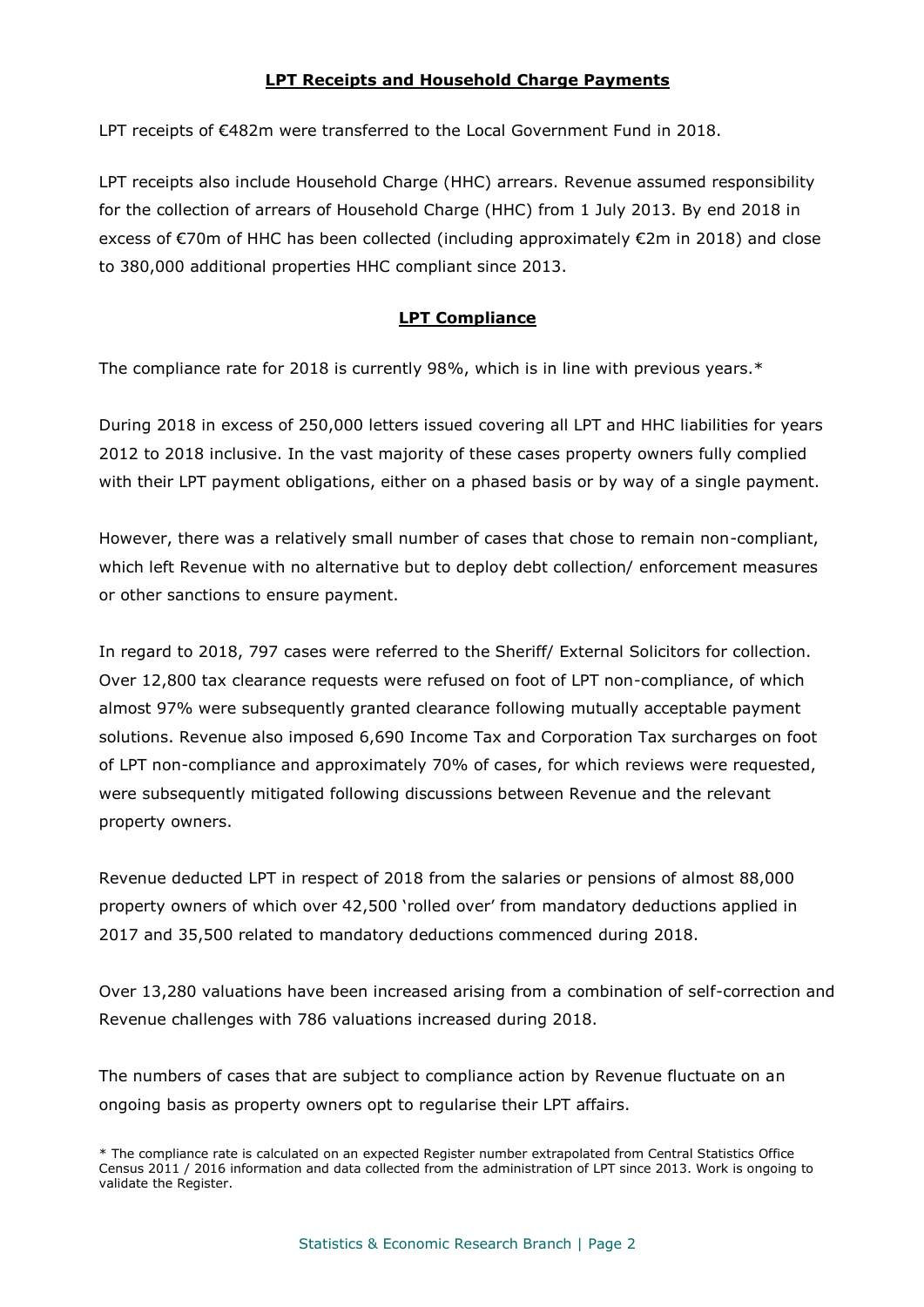#### **Local Authority Analysis – Collection and Compliance for 2018**

This analysis is preliminary, there is an element of estimation in particular with regard to the distribution of numbers and amounts by Local Authority.

| Local<br><b>Authority</b> | <b>Properties Returned *</b><br>2018 | Compliance Rate ** LPT Collected ***<br>2018 |             |
|---------------------------|--------------------------------------|----------------------------------------------|-------------|
|                           | (000s)                               | ( %)                                         | (€ million) |
| Carlow                    | 23.2                                 | 99.5                                         | 3.9         |
| Cavan                     | 31.0                                 | 98.9                                         | 4.3         |
| Clare                     | 53.5                                 | 99.6                                         | 9.9         |
| Cork City                 | 54.2                                 | 97.5                                         | 11.0        |
| Cork County               | 168.1                                | 99.2                                         | 40.4        |
| Donegal                   | 73.8                                 | 94.3                                         | 10.6        |
| Dublin City               | 230.7                                | 95.0                                         | 67.4        |
| <b>DLR</b>                | 83.9                                 | 98.3                                         | 43.6        |
| Fingal                    | 104.2                                | 99.7                                         | 33.8        |
| Galway City               | 32.4                                 | 99.1                                         | 8.1         |
| <b>Galway County</b>      | 72.7                                 | 98.8                                         | 14.4        |
| Kerry                     | 69.2                                 | 97.1                                         | 14.5        |
| Kildare                   | 79.4                                 | 98.6                                         | 21.2        |
| Kilkenny                  | 37.1                                 | 98.3                                         | 7.3         |
| Laois                     | 31.0                                 | 99.5                                         | 5.3         |
| Leitrim                   | 16.4                                 | 96.7                                         | 2.1         |
| Limerick City & Co.       | 79.5                                 | 97.7                                         | 16.5        |
| Longford                  | 17.2                                 | 97.1                                         | 2.1         |
| Louth                     | 50.7                                 | 96.9                                         | 9.3         |
| Mayo                      | 59.8                                 | 97.1                                         | 10.2        |
| Meath                     | 69.2                                 | 98.4                                         | 17.1        |
| Monaghan                  | 23.2                                 | 97.9                                         | 3.7         |
| Offaly                    | 29.0                                 | 97.5                                         | 4.8         |
| Roscommon                 | 28.4                                 | 99.3                                         | 3.9         |
| Sligo                     | 30.7                                 | 97.7                                         | 5.1         |
| South Dublin              | 98.5                                 | 99.4                                         | 26.3        |
| Tipperary                 | 66.1                                 | 98.9                                         | 12.7        |
| Waterford City & Co.      | 51.5                                 | 97.6                                         | 9.6         |
| Westmeath                 | 36.2                                 | 98.6                                         | $6.2\,$     |
| Wexford                   | 65.1                                 | 99.0                                         | 13.1        |
| Wicklow                   | 53.3                                 | 98.9                                         | 16.8        |
|                           | 1,920                                | 98                                           | 455         |

(Please note that rounding may affect figures displayed)

\*Includes rollover instructions (0.67m), new instructions (1.0m), Local Authority owned properties returned to date (0.14m) and properties where mandatory deduction at source (0.1m) has been applied.

\*\* The compliance rate is calculated on an expected Register number extrapolated from Central Statistics Office Census 2011 / 2016 information and data collected from the administration of LPT since 2013. Work is ongoing to validate the Register.

\*\* \*LPT collected for 2018 includes €56m in prepayments received in 2017 and €399m received in 2018. This includes amounts paid by Local Authorities in respect of properties they own and payments collected through mandatory deduction at source. Not included in the €455m is approximately €2m in Household Charge received during 2018. Local Government Fund receipts collected in 2018 also include €21m for LPT in previous years and prepayments for future years of €60m.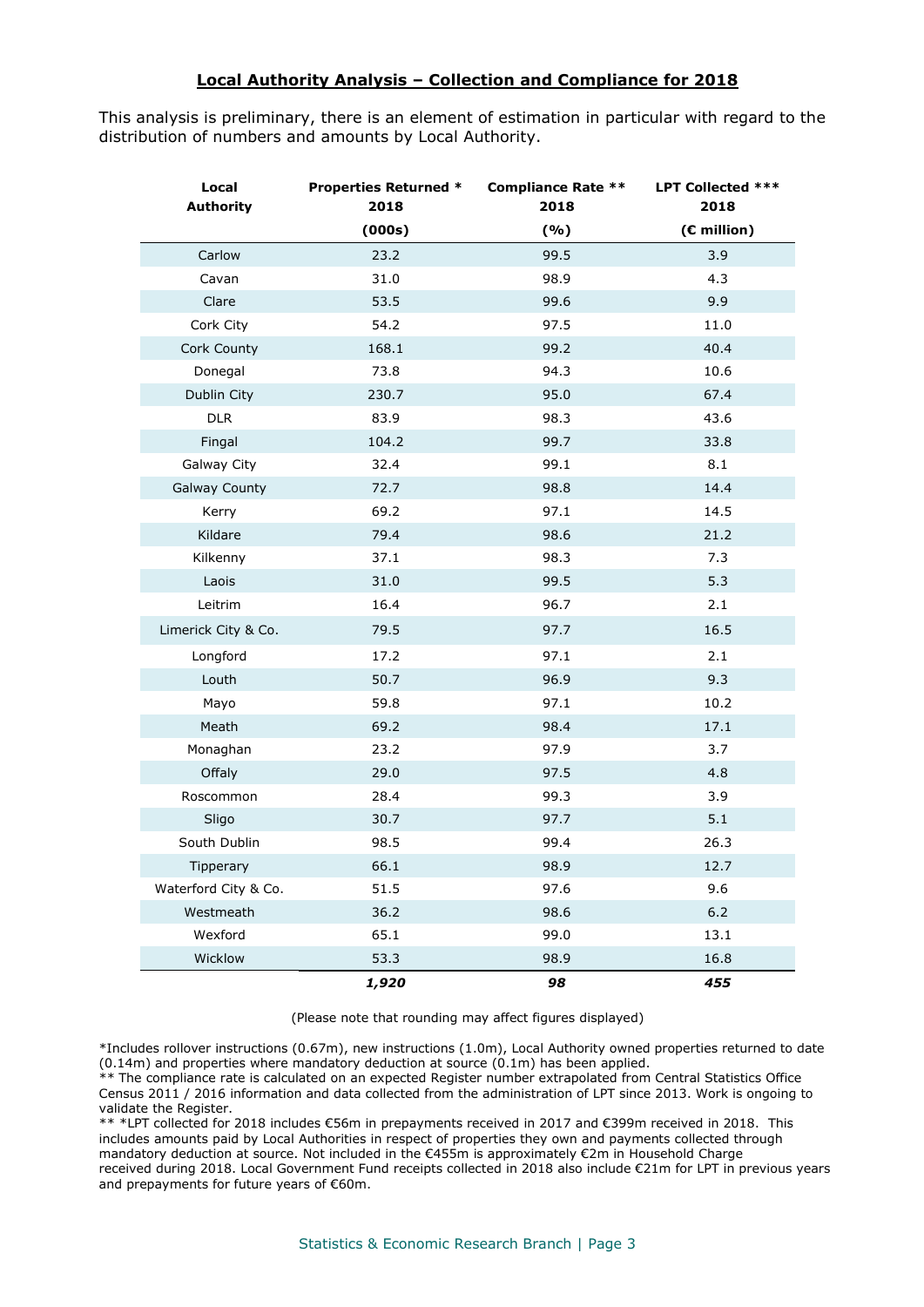#### **Local Authority Analysis – Mandatory Deduction at Source for 2018**

Mandatory deduction at source for LPT has been applied for approximately 96,000 properties for LPT 2018. The table below shows the distribution of these properties by Local Authority.

These figures fluctuate as property owners regularise their affairs.

Analysis is preliminary and there is an element of estimation in particular with regard to the distribution of numbers by Local Authority.

| Local<br>Authority   | <b>Mandatory</b><br><b>Deduction</b><br><b>At Source</b><br><b>Properties</b> |
|----------------------|-------------------------------------------------------------------------------|
|                      | <b>LPT</b>                                                                    |
|                      | 2018<br>( %)                                                                  |
| Carlow               | 1.4                                                                           |
| Cavan                | 1.8                                                                           |
| Clare                | 2.8                                                                           |
| Cork City            | 2.2                                                                           |
| Cork County          | 9.1                                                                           |
| Donegal              | 3.5                                                                           |
| Dublin City          | 9.8                                                                           |
| <b>DLR</b>           | 2.5                                                                           |
| Fingal               | 6.1                                                                           |
| Galway City          | 1.5                                                                           |
| <b>Galway County</b> | 4.0                                                                           |
| Kerry                | 2.8                                                                           |
| Kildare              | 4.9                                                                           |
| Kilkenny             | 2.2                                                                           |
| Laois                | 2.3                                                                           |
| Leitrim              | 0.9                                                                           |
| Limerick City & Co.  | 4.4                                                                           |
| Longford             | 0.9                                                                           |
| Louth                | 3.4                                                                           |
| Mayo                 | 2.7                                                                           |
| Meath                | 4.7                                                                           |
| Monaghan             | 1.2                                                                           |
| Offaly               | 1.8                                                                           |
| Roscommon            | 1.5                                                                           |
| Sligo                | 1.6                                                                           |
| South Dublin         | 5.6                                                                           |
| <b>Tipperary</b>     | 3.4                                                                           |
| Waterford City & Co. | 3.0                                                                           |
| Westmeath            | 2.3                                                                           |
| Wexford              | 3.2                                                                           |
| Wicklow              | 2.5                                                                           |
|                      | 100                                                                           |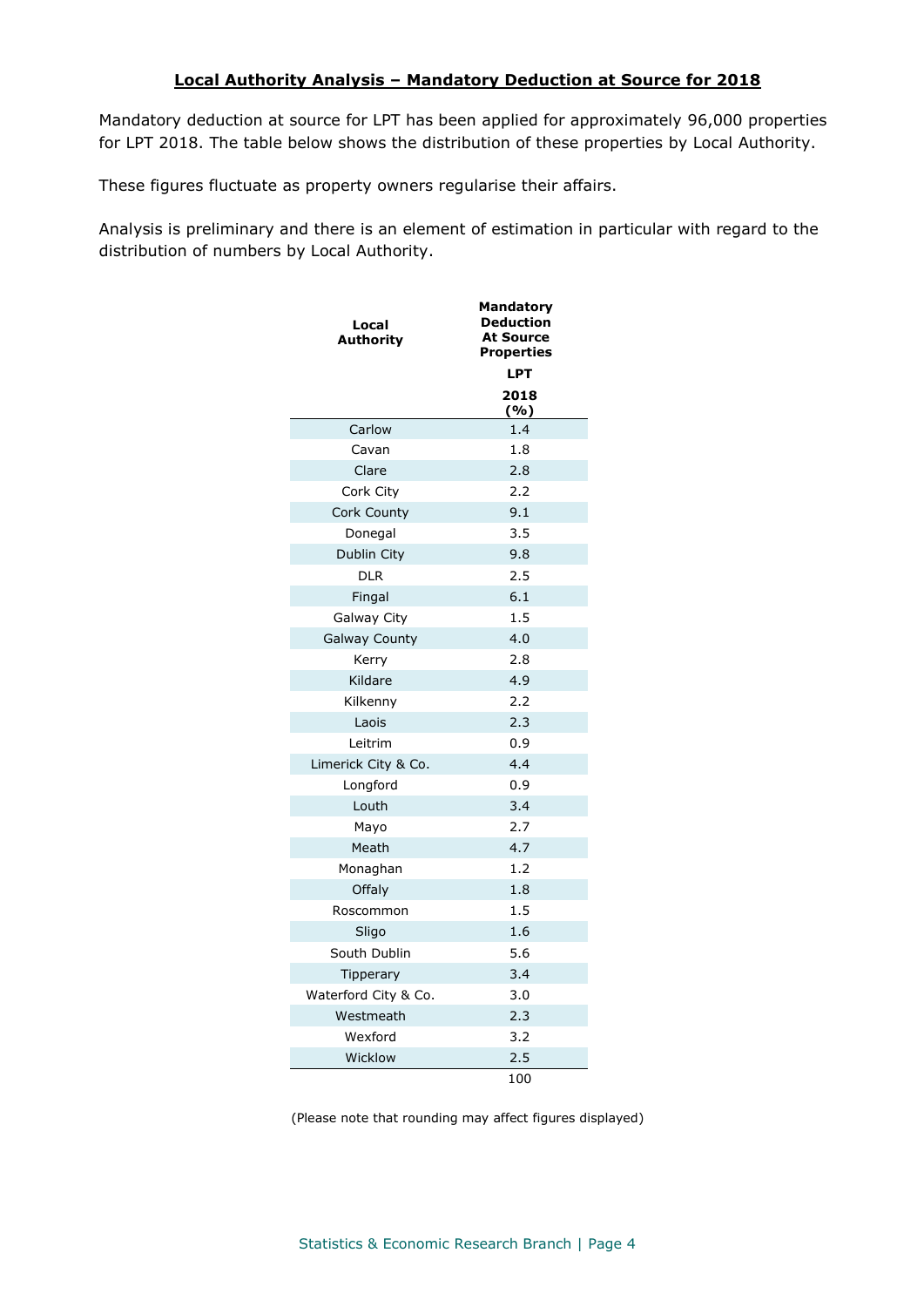#### **Local Authority Analysis – Exempt, Declared and Deferred 2018**

The information below on exemptions, deferrals and declared amounts is on the same basis as that provided to Department of the Housing, Planning & Local Government for use by Local Authorities in their Local Adjustment Factor decision for 2019 LPT.

Analysis is preliminary, there is an element of estimation in particular with regard to the distribution of numbers and amounts by Local Authority.

| Local<br><b>Authority</b> | 2018<br><b>LPT</b><br><b>Exempt</b><br>(€ million)<br>$\ast$ | 2018<br><b>LPT</b><br><b>Declared</b><br>$(E$ million)<br>$**$ | 2018<br><b>LPT</b><br><b>Deferred</b><br>$(E$ million) | 2018<br><b>Net</b><br><b>Position</b><br>$(E$ million)<br>*** |
|---------------------------|--------------------------------------------------------------|----------------------------------------------------------------|--------------------------------------------------------|---------------------------------------------------------------|
| Carlow                    | 0.1                                                          | 4.1                                                            | 0.1                                                    | 4.0                                                           |
| Cavan                     | 0.1                                                          | 4.6                                                            | 0.1                                                    | 4.4                                                           |
| Clare                     | 0.2                                                          | 10.3                                                           | 0.2                                                    | 10.1                                                          |
| Cork City                 | 0.3                                                          | 11.3                                                           | 0.2                                                    | 11.1                                                          |
| Cork Co                   | 1.1                                                          | 41.6                                                           | 0.7                                                    | 40.9                                                          |
| Donegal                   | 0.3                                                          | 11.3                                                           | 0.3                                                    | 10.9                                                          |
| Dublin City               | 2.2                                                          | 69.3                                                           | 1.3                                                    | 68.0                                                          |
| <b>DLR</b>                | 1.3                                                          | 44.8                                                           | 0.7                                                    | 44.1                                                          |
| Fingal                    | 1.0                                                          | 35.1                                                           | 0.7                                                    | 34.4                                                          |
| Galway City               | 0.2                                                          | 8.3                                                            | 0.1                                                    | 8.2                                                           |
| Galway Co                 | 0.4                                                          | 14.9                                                           | 0.3                                                    | 14.6                                                          |
| Kerry                     | 0.4                                                          | 15.0                                                           | 0.3                                                    | 14.8                                                          |
| Kildare                   | 0.5                                                          | 22.1                                                           | 0.5                                                    | 21.7                                                          |
| Kilkenny                  | 0.2                                                          | 7.6                                                            | 0.2                                                    | 7.5                                                           |
| Laois                     | 0.1                                                          | 5.6                                                            | 0.1                                                    | 5.4                                                           |
| Leitrim                   | 0.1                                                          | 2.2                                                            | 0.0                                                    | 2.1                                                           |
| Limerick City & Co        | 0.5                                                          | 17.2                                                           | 0.4                                                    | 16.9                                                          |
| Longford                  | 0.1                                                          | 2.3                                                            | 0.1                                                    | 2.2                                                           |
| Louth                     | 0.2                                                          | 9.8                                                            | 0.3                                                    | 9.6                                                           |
| Mayo                      | 0.2                                                          | 10.6                                                           | 0.2                                                    | 10.4                                                          |
| Meath                     | 0.4                                                          | 18.0                                                           | 0.5                                                    | 17.5                                                          |
| Monaghan                  | 0.1                                                          | 3.9                                                            | 0.1                                                    | 3.8                                                           |
| Offaly                    | 0.4                                                          | 5.1                                                            | 0.1                                                    | 4.9                                                           |
| Roscommon                 | 0.1                                                          | 4.1                                                            | 0.1                                                    | 4.0                                                           |
| Sligo                     | 0.1                                                          | 5.3                                                            | 0.1                                                    | 5.2                                                           |
| South Dublin              | 0.2                                                          | 27.5                                                           | 0.7                                                    | 26.8                                                          |
| Tipperary                 | 0.6                                                          | 13.3                                                           | 0.3                                                    | 13.0                                                          |
| Waterford City & Co       | 0.3                                                          | 9.8                                                            | 0.2                                                    | 9.5                                                           |
| Westmeath                 | 0.2                                                          | 6.6                                                            | 0.1                                                    | 6.4                                                           |
| Wexford                   | 0.3                                                          | 13.8                                                           | 0.4                                                    | 13.4                                                          |
| Wicklow                   | 0.4                                                          | 17.6                                                           | 0.4                                                    | 17.2                                                          |
|                           | 12.7                                                         | 473                                                            | 9.9                                                    | 463                                                           |

(Please note that rounding may affect figures displayed)

\* LPT Exempt amounts are based on claims made in returns and will be subject to certain verification checks. In addition, the full effects of exemptions are not reflected in the statistics as, where an exemption was claimed, the property owner is not always required to value their property.

\*\* LPT Declared includes declared amounts from returns filed to date, deferred amounts and amounts due on foot of instructions sent to employers and pension providers to collect LPT by way of mandatory deduction at source. \*\*\* This reflects the expected final net position for 2018 LPT, it will not be possible to fully reconcile these amounts with collection for 2018 until a later date.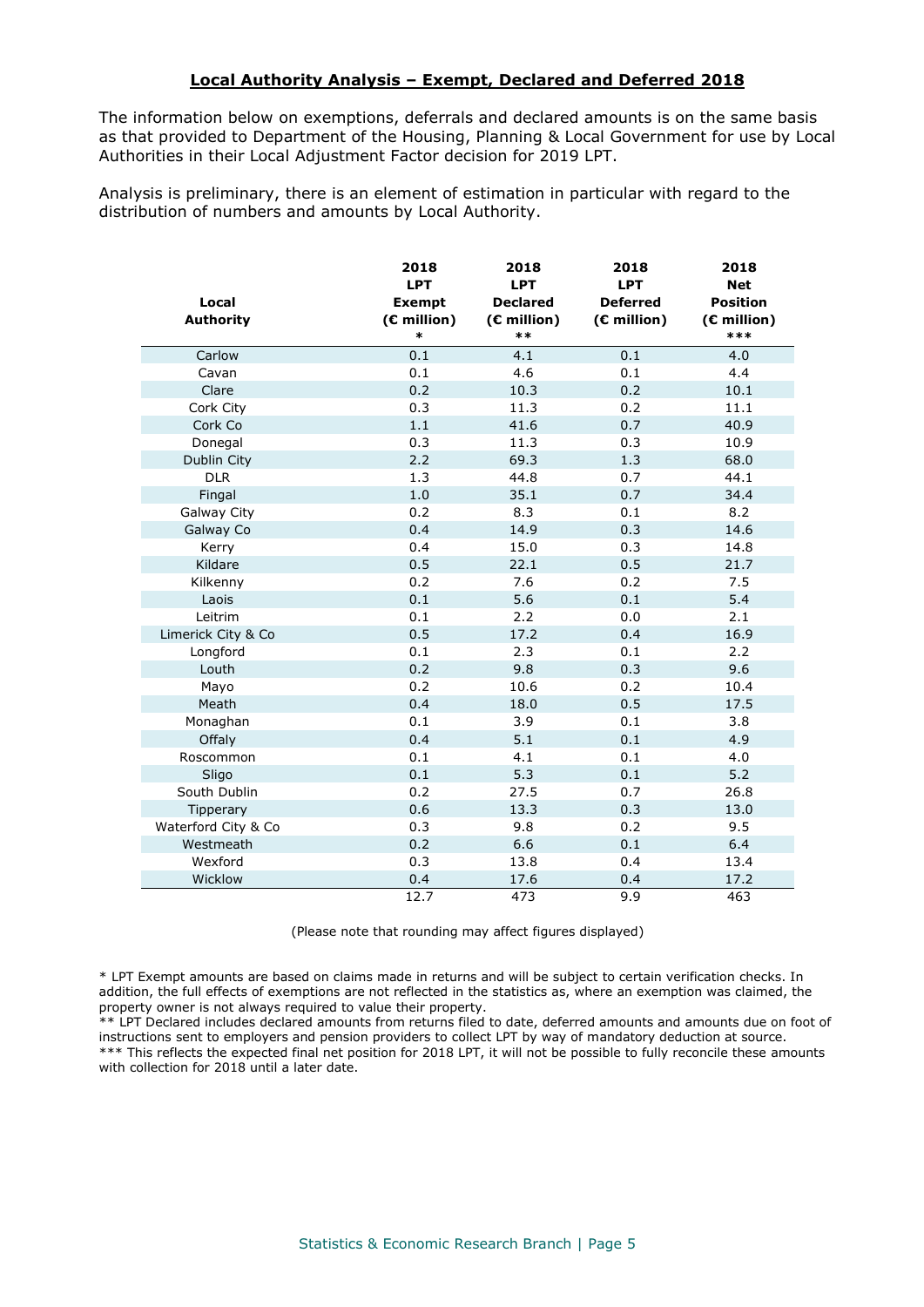## **Payment Types for 2018**

| <b>Payment Type</b>       | 2018<br>LPT |  |  |
|---------------------------|-------------|--|--|
|                           | (%)         |  |  |
| Annual Debit Instruction* | 17.6        |  |  |
| Credit Card               | 5.1         |  |  |
| Debit Card                | 19.1        |  |  |
| Direct Debit              | 22.5        |  |  |
| Single Debit Authority    | 0.7         |  |  |
| Deduct at Source          | 15.1        |  |  |
| Service Provider          | 13.3        |  |  |
| Other Payment             | 6.6         |  |  |
|                           | 100         |  |  |

(Please note that rounding may affect figures displayed)

\* Annual Debit Instruction (ADI) is an elective payment for one year or multiple years.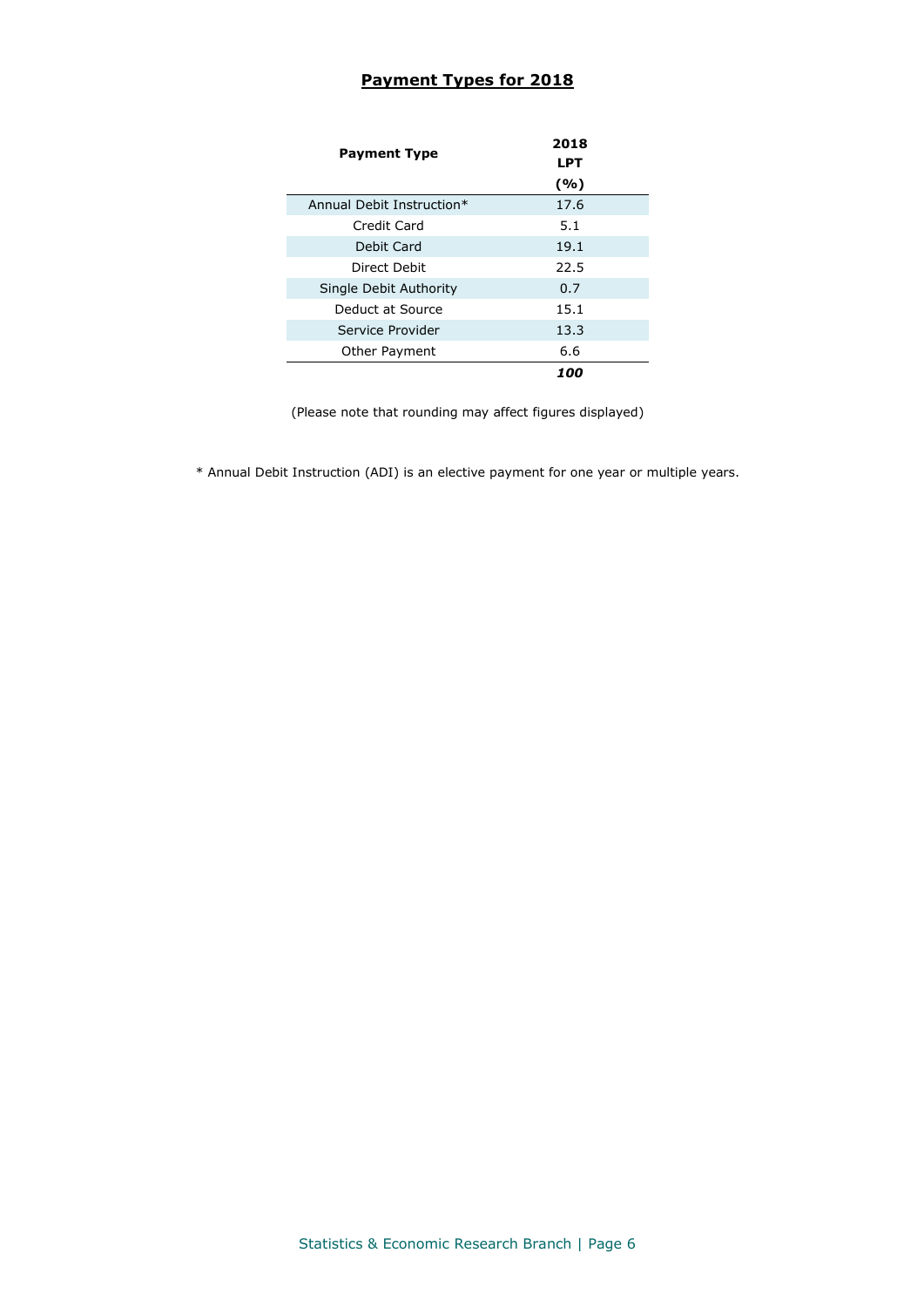#### **Claims for Exemption or Deferral for 2018**

Based on currently available information, there are around 49,000 claims for exemption from returned properties for 2018.

| <b>Exemption Type</b>                            | <b>LPT 2018</b>         |               |
|--------------------------------------------------|-------------------------|---------------|
| (Self Assessment)                                | <b>Number</b><br>(000s) | $\frac{0}{0}$ |
| Charitable recreational activities               | 0.2                     | 0.5           |
| Charity/Public Body owned for special needs      | 7.7                     | 15.9          |
| Diplomatic properties                            | 0.0                     | 0.0           |
| Property purchased as a home in 2013             | 11.7                    | 24.1          |
| Fully subject to Commercial rates                | 2.3                     | 4.7           |
| Long-term illness                                | 7.6                     | 15.6          |
| Mobile homes                                     | 0.3                     | 0.6           |
| New & unused between $1/1/2013 - 31/10/2019*$    | 5.2                     | 10.6          |
| Nursing homes                                    | 0.3                     | 0.6           |
| Pyrite damaged                                   | 1.4                     | 2.9           |
| Residence of a severely incapacitated individual | 2.0                     | 4.1           |
| Unfinished Housing Estates                       | 3.3                     | 6.8           |
| Unsold by builder/developer                      | 6.6                     | 13.6          |
|                                                  | 49                      | 100           |

(Please note that rounding may affect figures displayed)

\* Only includes properties where the liable person filed a return claiming the exemption. Where new and previously unused properties were purchased during the current valuation period (2013-2019) there is no obligation to file an LPT return as they are not liable to the tax until the next valuation period. Revenue does however capture data relating to new and previously unused properties on the LPT Register via Stamp Duty records and through various other information sources but they are not included here as they are considered not liable for 2013-2019.

Based on currently available information, there are around 58,000 claims for deferral in 2018. The majority are claimed through LPT returns but some deferrals (e.g., for Significant Financial Loss) need to be claimed on separate forms submitted to Revenue.

|                                     | <b>LPT 2018</b> |               |  |  |
|-------------------------------------|-----------------|---------------|--|--|
| <b>Claims for Deferral</b>          | <b>Number</b>   | $\frac{0}{0}$ |  |  |
|                                     | (000s)          |               |  |  |
| Executor/Administrator of an Estate | 0.8             | 1.4           |  |  |
| Significant Financial Loss          | 0.2             | 0.4           |  |  |
| Below Income Threshold              | 56.3            | 96.7          |  |  |
| Insolvent Liable Person             | 0.9             | 1.5           |  |  |
|                                     | 58              | 100           |  |  |

(Please note that rounding may affect figures displayed)

\*2018 figures are preliminary estimates, based on 2017 rollover and new instructions received to date for 2018.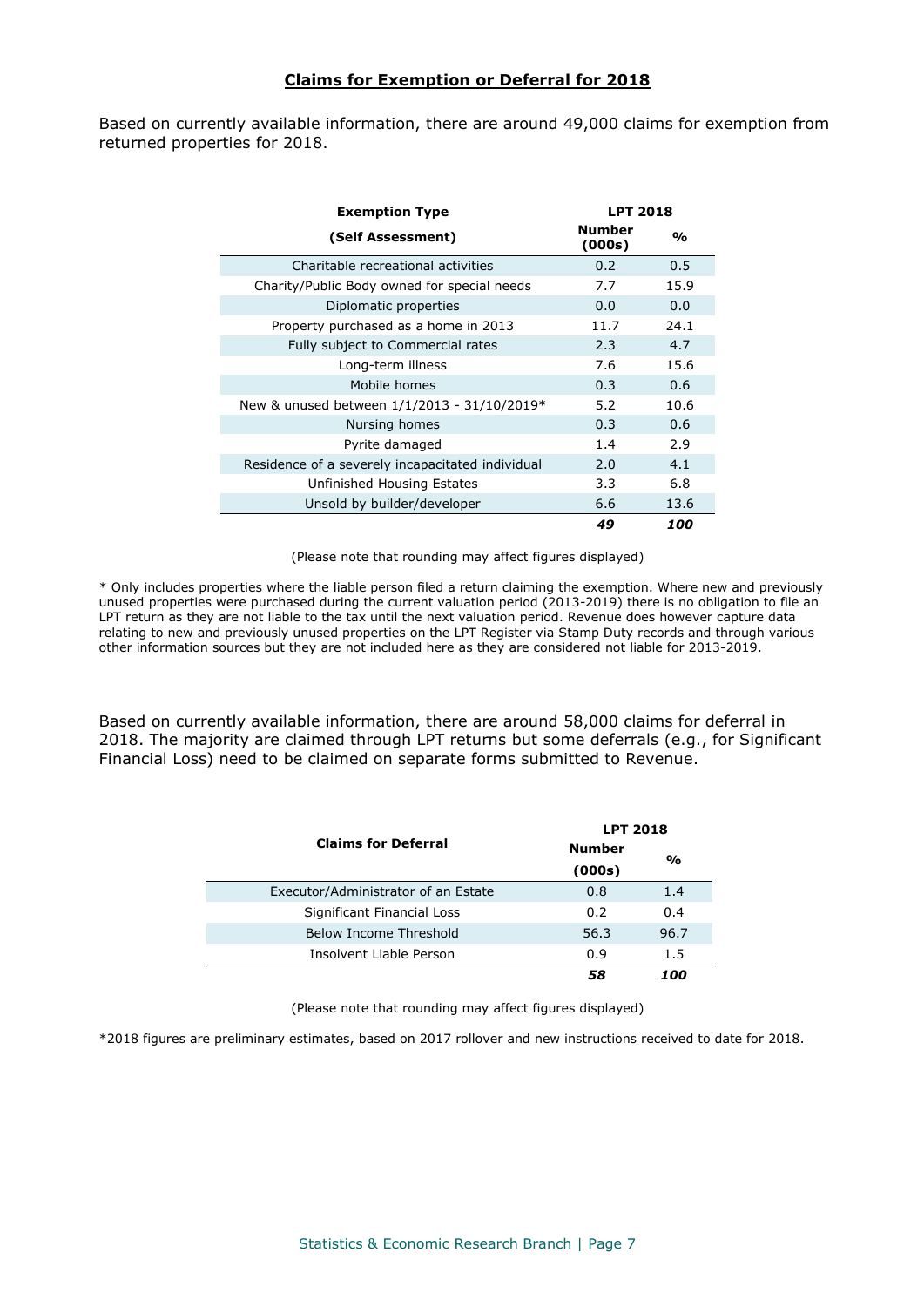#### **Deferrals and Exemptions by Local Authority for 2018**

Based on currently available information, the deferrals (including both partial and full deferrals) and exemptions are further broken down by Local Authority.

| Local<br><b>Authority</b> | Number of<br><b>Deferrals</b><br>(000s) | <b>Deferrals</b><br>(%) | <b>Number of</b><br><b>Exemptions</b><br>(000s) | <b>Exemptions</b><br>( %) |
|---------------------------|-----------------------------------------|-------------------------|-------------------------------------------------|---------------------------|
| Carlow                    | 0.7                                     | 1.3                     | 0.9                                             | 1.5                       |
| Cavan                     | 0.9                                     | 1.9                     | 1.1                                             | 1.9                       |
| Clare                     | 1.3                                     | 2.7                     | 1.7                                             | 2.8                       |
| Cork City                 | 1.4                                     | 2.9                     | 1.6                                             | 2.8                       |
| Cork County               | 4.5                                     | 9.3                     | 4.1                                             | 7.1                       |
| Donegal                   | 1.6                                     | 3.4                     | 3.5                                             | 5.9                       |
| Dublin City               | 6.6                                     | 13.5                    | 6.0                                             | 10.3                      |
| <b>DLR</b>                | 2.5                                     | 5.0                     | 1.4                                             | 2.5                       |
| Fingal                    | 2.9                                     | 6.0                     | 2.7                                             | 4.7                       |
| Galway City               | 0.5                                     | 1.0                     | 0.6                                             | 1.1                       |
| Galway County             | 1.7                                     | 3.5                     | 2.1                                             | 3.7                       |
| Kerry                     | 1.7                                     | 3.5                     | 1.7                                             | 2.9                       |
| Kildare                   | 1.8                                     | 3.6                     | 2.3                                             | 3.9                       |
| Kilkenny                  | 0.9                                     | 1.9                     | 1.1                                             | 1.9                       |
| Laois                     | 0.7                                     | 1.5                     | 1.2                                             | 2.0                       |
| Leitrim                   | 0.6                                     | 1.3                     | 0.5                                             | 0.8                       |
| Limerick City & Co.       | 2.0                                     | 4.0                     | 2.7                                             | 4.7                       |
| Longford                  | 0.6                                     | 1.3                     | 0.6                                             | 1.1                       |
| Louth                     | 1.1                                     | 2.2                     | 2.3                                             | 3.9                       |
| Mayo                      | 1.4                                     | 2.8                     | 1.8                                             | 3.0                       |
| Meath                     | 1.6                                     | 3.3                     | 2.6                                             | 4.4                       |
| Monaghan                  | 0.5                                     | 1.1                     | 0.9                                             | 1.5                       |
| Offaly                    | 0.7                                     | 1.4                     | 1.2                                             | 2.0                       |
| Roscommon                 | 0.8                                     | 1.7                     | 0.9                                             | 1.5                       |
| Sligo                     | 1.0                                     | 2.0                     | 0.8                                             | 1.4                       |
| South Dublin              | 1.8                                     | 3.8                     | 3.0                                             | 5.1                       |
| Tipperary                 | 1.9                                     | 3.8                     | 2.1                                             | 3.6                       |
| Waterford City & Co.      | 1.5                                     | 3.0                     | 1.7                                             | 2.9                       |
| Westmeath                 | 0.8                                     | 1.6                     | 1.3                                             | 2.2                       |
| Wexford                   | 1.6                                     | 3.2                     | 2.4                                             | 4.1                       |
| Wicklow                   | 1.3                                     | 2.6                     | 1.6                                             | 2.8                       |
|                           | 49                                      | 100                     | 58                                              | 100                       |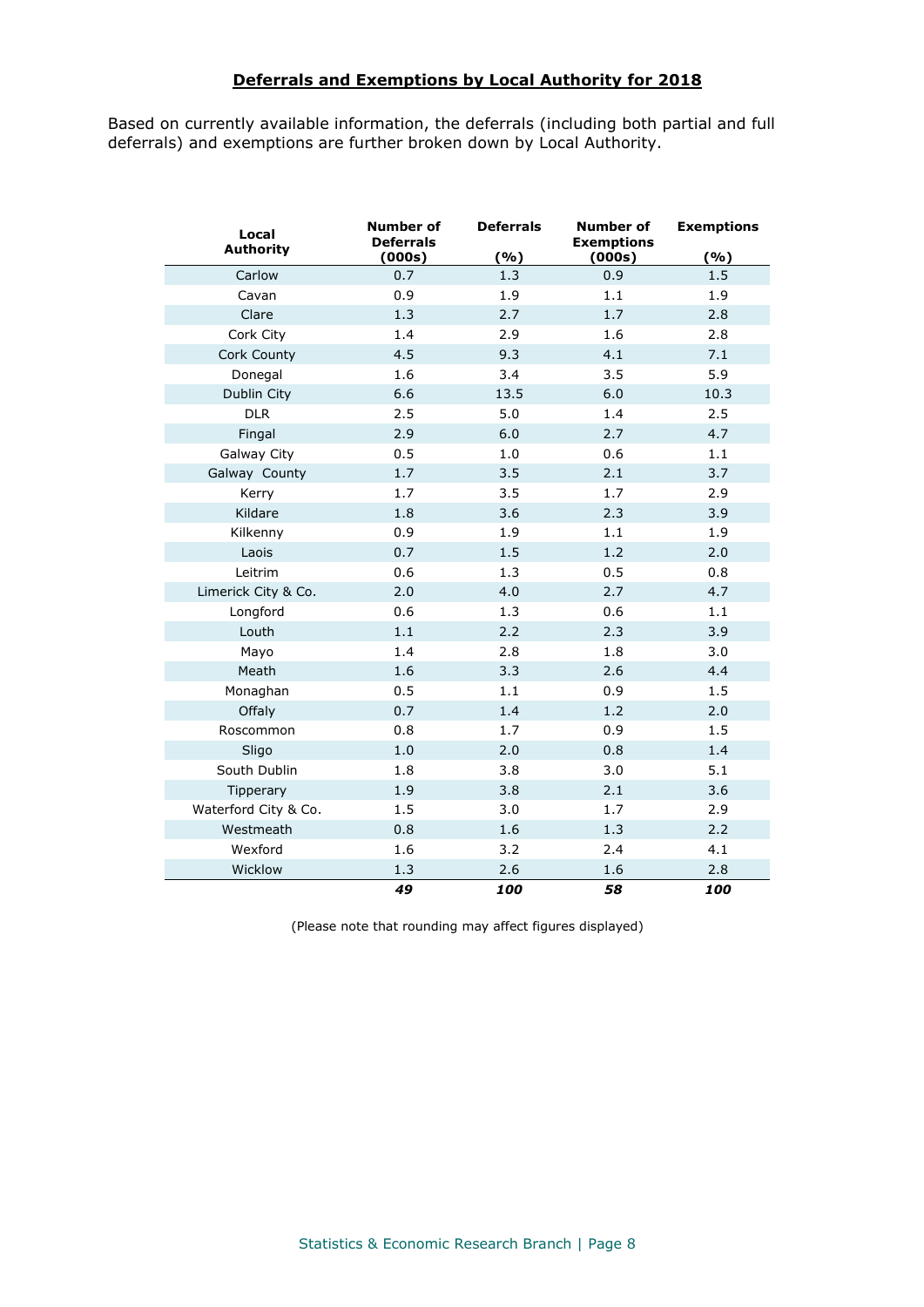#### **Valuation Bands – Based on Returns Filed for 2013**

This analysis is preliminary and there is an element of estimation with regard to the distribution of properties by valuation band (based on values as at 1 May 2013). The table shows the distribution of the 1.68m properties for which returns are filed to date for 2013. The 0.13m Local Authority owned properties are excluded, as are properties not returned but where exemptions or deferrals are in effect and properties where mandatory deduction at source has been applied.

|              | LPT<br>Valuation<br><b>Band</b> | <b>Properties</b><br>(%) |  |
|--------------|---------------------------------|--------------------------|--|
| $\mathbf{1}$ | €0-100,000                      | 27.2                     |  |
| 2            | €100,001-150,000                | 27.8                     |  |
| 3            | €150,001-200,000                | 21.0                     |  |
| 4            | €200,001-250,000                | 10.0                     |  |
| 5            | €250,001-300,000                | 4.8                      |  |
| 6            | €300,001-350,000                | 2.9                      |  |
| 7            | €350,001-400,000                | 1.8                      |  |
| 8            | €400,001-450,000                | 1.2                      |  |
| 9            | €450,001-500,000                | 0.9                      |  |
| 10           | €500,001-550,000                | 0.6                      |  |
| 11           | €550,001-600,000                | 0.4                      |  |
| 12           | €600,001-650,000                | 0.3                      |  |
| 13           | €650,001-700,000                | 0.2                      |  |
| 14           | €700,001-750,000                | 0.2                      |  |
| 15           | €750,001-800,000                | 0.1                      |  |
| 16           | €800,001-850,000                | 0.1                      |  |
| 17           | €850,001-900,000                | 0.1                      |  |
| 18           | €900,001-950,000                | 0.1                      |  |
| 19           | €950,001-1,000,000              | 0.1                      |  |
| 20           | $€1,000,000+$                   | 0.2                      |  |
|              |                                 | 100                      |  |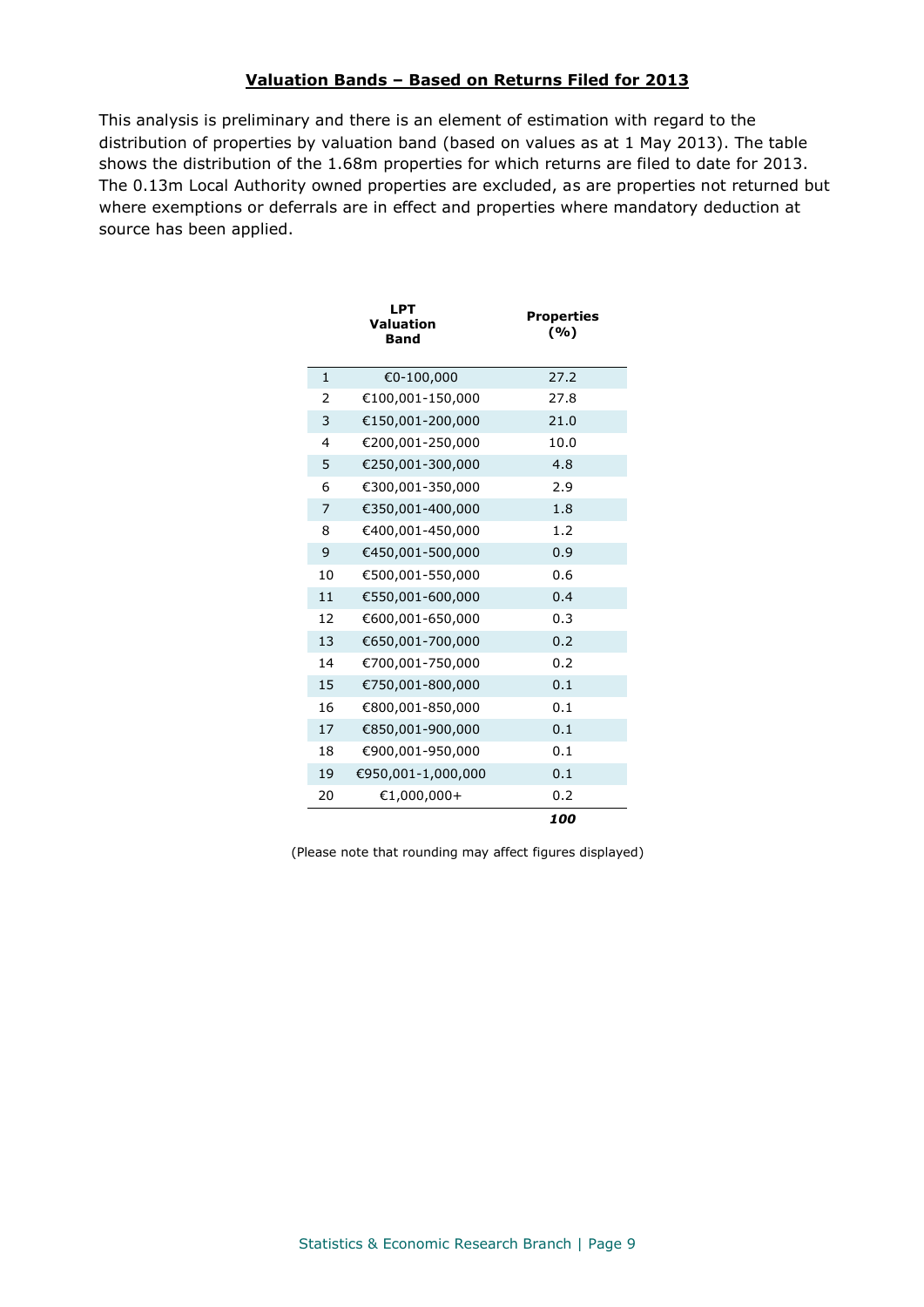#### **Valuation Bands by Local Authority – Based on Returns Filed for 2013**

This analysis is preliminary and there is an element of estimation with regard to the distribution of properties by valuation band (based on values as at 1 May 2013). The table shows the distribution of the 1.68m properties for which returns are filed to date for 2013. The 0.13m Local Authority owned properties are excluded, as are properties not returned but where exemptions or deferrals are in effect and properties where mandatory deduction at source has been applied.

The distribution of properties at the higher valuation bands is not separately identified to protect taxpayer confidentiality, given the small numbers of properties in higher valuation bands in some Local Authority areas.

| Local                | Properties in Each Valuation Band (%) |                       |                       |                       |                       |                         |                     |
|----------------------|---------------------------------------|-----------------------|-----------------------|-----------------------|-----------------------|-------------------------|---------------------|
| <b>Authority</b>     | €0-<br>€100,000                       | €100,001-<br>€150,000 | €150,001-<br>€200,000 | €200,001-<br>€250,000 | €250,001-<br>€300,000 | <b>Over</b><br>€300,000 | All<br><b>Bands</b> |
| Carlow               | 38.8                                  | 36.5                  | 18.5                  | 3.7                   | 1.2                   | 1.2                     | 100                 |
| Cavan                | 52.0                                  | 37.9                  | 7.5                   | 1.7                   | 0.5                   | 0.5                     | 100                 |
| Clare                | 37.5                                  | 35.0                  | 18.7                  | 5.4                   | 1.8                   | 1.5                     | 100                 |
| Cork City            | 27.4                                  | 29.5                  | 21.5                  | 12.4                  | 4.0                   | 5.2                     | 100                 |
| Cork County          | 23.0                                  | 26.0                  | 29.2                  | 12.6                  | 4.6                   | 4.7                     | 100                 |
| Donegal              | 51.1                                  | 38.0                  | 7.5                   | 2.1                   | 0.7                   | 0.6                     | 100                 |
| Dublin City          | 12.0                                  | 20.3                  | 20.5                  | 17.8                  | 9.7                   | 19.7                    | 100                 |
| <b>DLR</b>           | 1.3                                   | 3.2                   | 11.0                  | 13.1                  | 12.1                  | 59.2                    | 100                 |
| Fingal               | 7.1                                   | 18.6                  | 23.9                  | 17.5                  | 11.4                  | 21.5                    | 100                 |
| Galway City          | 19.4                                  | 30.1                  | 27.4                  | 11.8                  | 4.7                   | 6.6                     | 100                 |
| <b>Galway County</b> | 35.2                                  | 32.1                  | 22.8                  | 5.6                   | 2.1                   | 2.3                     | 100                 |
| Kerry                | 31.9                                  | 32.2                  | 26.4                  | 5.7                   | 2.0                   | 1.7                     | 100                 |
| Kildare              | 16.1                                  | 22.1                  | 29.9                  | 18.2                  | 6.7                   | 6.9                     | 100                 |
| Kilkenny             | 30.9                                  | 34.4                  | 24.2                  | 6.0                   | 2.0                   | 2.5                     | 100                 |
| Laois                | 42.0                                  | 41.0                  | 11.9                  | 3.1                   | 1.1                   | $1.0\,$                 | 100                 |
| Leitrim              | 60.9                                  | 33.4                  | 4.2                   | $1.0$                 | 0.2                   | 0.2                     | 100                 |
| Limerick City & Co.  | 34.3                                  | 31.4                  | 22.4                  | 6.8                   | 2.8                   | 2.3                     | 100                 |
| Longford             | 60.4                                  | 33.3                  | 4.8                   | 1.0                   | 0.3                   | 0.2                     | 100                 |
| Louth                | 34.8                                  | 29.4                  | 24.0                  | 7.1                   | 2.5                   | 2.2                     | 100                 |
| Mayo                 | 43.0                                  | 38.5                  | 13.9                  | 2.7                   | 1.0                   | 1.0                     | 100                 |
| Meath                | 18.0                                  | 28.0                  | 28.4                  | 14.3                  | 5.8                   | 5.5                     | 100                 |
| Monaghan             | 41.6                                  | 41.9                  | 12.7                  | 2.4                   | 0.8                   | 0.6                     | 100                 |
| Offaly               | 41.1                                  | 35.6                  | 18.0                  | 3.1                   | 1.0                   | 1.1                     | 100                 |
| Roscommon            | 56.9                                  | 34.4                  | 6.3                   | 1.4                   | 0.4                   | 0.6                     | 100                 |
| Sligo                | 44.3                                  | 31.5                  | 16.4                  | 4.6                   | 1.6                   | 1.6                     | 100                 |
| South Dublin         | 7.3                                   | 17.6                  | 26.3                  | 19.1                  | 10.3                  | 19.3                    | 100                 |
| Tipperary            | 38.6                                  | 34.4                  | 19.6                  | 4.6                   | 1.6                   | 1.2                     | 100                 |
| Waterford City & Co. | 38.1                                  | 29.9                  | 21.2                  | 5.9                   | 2.5                   | 2.4                     | 100                 |
| Westmeath            | 38.9                                  | 36.6                  | 17.6                  | 4.0                   | 1.4                   | 1.3                     | 100                 |
| Wexford              | 34.5                                  | 34.8                  | 23.2                  | 4.4                   | 1.6                   | 1.5                     | 100                 |
| Wicklow              | 12.4                                  | 17.8                  | 26.5                  | 18.4                  | 9.7                   | 15.1                    | 100                 |
|                      | 26.8                                  | 27.5                  | 21.0                  | 10.2                  | 5.0                   | 9.5                     | 100                 |

### **Properties in Each Valuation Band (%)**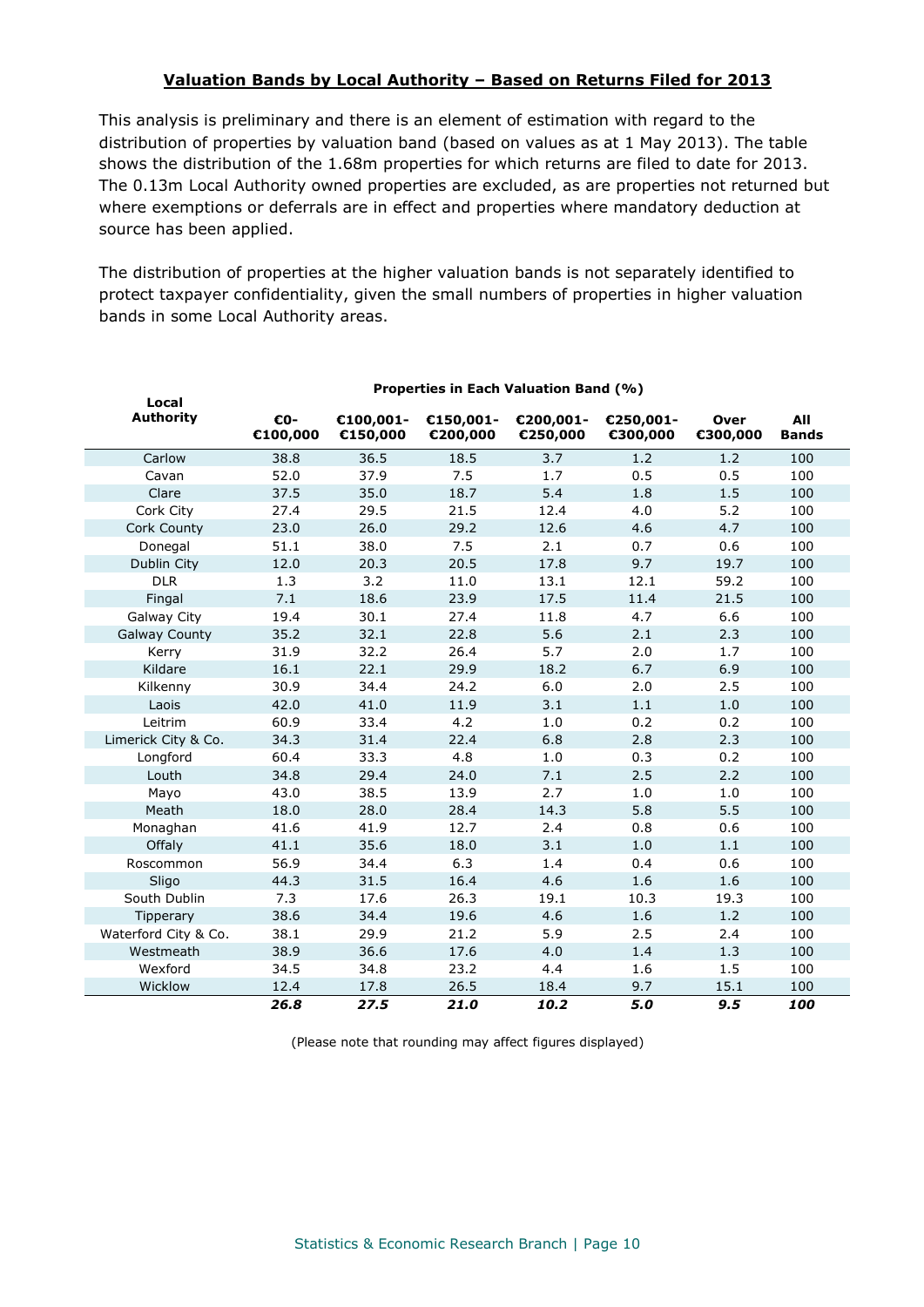#### **Valuation Bands – Changes Compared to the Revenue Estimate for 2013**

Approximately 43% of property owners self-assessed the same LPT valuation band as the Revenue Estimate and 57% of property owners self-assessed a different LPT valuation band compared to the Revenue Estimate. 41% returned a lower valuation band than the Estimate: 28% reduced by 1 band, 9% by 2 bands and 4% by 3 or more bands. 16% returned a higher valuation band: 8% increased by 1 band, 4% by 2 bands and 4% by 3 or more bands.

The table below compares for each Local Authority the change in number of properties by LPT valuation band returned under self assessment against the Revenue Estimate. This analysis is preliminary, there is an element of estimation with regard to the distribution of properties by valuation band and by Local Authority. The table shows the distribution of the 1.68m properties for which returns are filed to date for 2013 and the majority of the 0.13m Local Authority owned properties.

| Local<br><b>Authority</b> | 3 or<br>more<br>bands<br>lower<br>(%) | $\overline{\mathbf{2}}$<br>bands<br>lower<br>(%) | $\mathbf{1}$<br>band<br>lower<br>(%) | <b>No</b><br>Change<br>(%) | $\mathbf{1}$<br><b>Band</b><br><b>Higher</b><br>(%) | $\overline{\mathbf{2}}$<br><b>Bands</b><br><b>Higher</b><br>(%) | 3 or<br>more<br>bands<br>higher<br>(%) | All<br><b>Changes</b><br>(%) |
|---------------------------|---------------------------------------|--------------------------------------------------|--------------------------------------|----------------------------|-----------------------------------------------------|-----------------------------------------------------------------|----------------------------------------|------------------------------|
| Carlow                    | 0.3                                   | 8.4                                              | 27.2                                 | 49.6                       | 9.2                                                 | 3.1                                                             | 2.2                                    | 100                          |
| Cavan                     | 0.1                                   | 2.6                                              | 32.1                                 | 53.7                       | 8.4                                                 | 2.1                                                             | $1.1\,$                                | 100                          |
| Clare                     | 0.4                                   | 8.0                                              | 30.6                                 | 46.3                       | 8.9                                                 | 3.3                                                             | 2.5                                    | 100                          |
| Cork City                 | 1.6                                   | 7.2                                              | 26.0                                 | 48.7                       | 8.4                                                 | 3.7                                                             | 4.4                                    | 100                          |
| Cork County               | 2.4                                   | 11.7                                             | 26.2                                 | 41.7                       | 8.4                                                 | 4.9                                                             | 4.6                                    | 100                          |
| Donegal                   | 0.0                                   | 1.2                                              | 29.4                                 | 53.2                       | 11.4                                                | 3.1                                                             | 1.6                                    | 100                          |
| Dublin City               | 17.2                                  | 12.3                                             | 25.1                                 | 31.5                       | 5.6                                                 | 2.8                                                             | 5.5                                    | 100                          |
| <b>DLR</b>                | 16.9                                  | 12.6                                             | 20.3                                 | 31.2                       | $6.2$                                               | 3.9                                                             | 9.0                                    | 100                          |
| Fingal                    | 8.6                                   | 11.9                                             | 30.8                                 | 36.7                       | 5.3                                                 | 2.6                                                             | 4.2                                    | 100                          |
| Galway City               | 2.3                                   | 10.6                                             | 29.9                                 | 43.0                       | 7.0                                                 | 3.2                                                             | 4.0                                    | 100                          |
| <b>Galway County</b>      | 0.5                                   | 10.0                                             | 27.6                                 | 44.2                       | 9.7                                                 | 4.8                                                             | 3.2                                    | 100                          |
| Kerry                     | 0.7                                   | 14.5                                             | 28.6                                 | 39.6                       | 9.4                                                 | 4.5                                                             | 2.7                                    | 100                          |
| Kildare                   | 2.6                                   | 7.9                                              | 24.6                                 | 46.9                       | 8.2                                                 | 4.4                                                             | 5.4                                    | 100                          |
| Kilkenny                  | 0.7                                   | 11.2                                             | 29.0                                 | 43.8                       | 8.2                                                 | 3.9                                                             | 3.2                                    | 100                          |
| Laois                     | 0.0                                   | 2.8                                              | 30.3                                 | 53.2                       | 8.9                                                 | 2.9                                                             | 1.9                                    | 100                          |
| Leitrim                   | 0.0                                   | 1.4                                              | 37.5                                 | 51.4                       | 7.6                                                 | 1.5                                                             | 0.7                                    | 100                          |
| Limerick City & Co.       | 1.5                                   | 9.9                                              | 29.2                                 | 46.7                       | 7.4                                                 | 3.0                                                             | 2.3                                    | 100                          |
| Longford                  | 0.0                                   | 1.1                                              | 28.6                                 | 60.6                       | 7.4                                                 | 1.6                                                             | $0.7\,$                                | 100                          |
| Louth                     | 0.7                                   | 6.5                                              | 33.6                                 | 45.3                       | 7.4                                                 | 3.7                                                             | 2.8                                    | 100                          |
| Mayo                      | 0.2                                   | 5.7                                              | 32.0                                 | 48.4                       | 9.2                                                 | 2.8                                                             | 1.7                                    | 100                          |
| Meath                     | 1.5                                   | 7.5                                              | 26.6                                 | 45.8                       | 8.9                                                 | 4.8                                                             | 5.0                                    | 100                          |
| Monaghan                  | 0.0                                   | 3.7                                              | 27.3                                 | 55.8                       | 9.2                                                 | 2.7                                                             | 1.4                                    | 100                          |
| Offaly                    | 0.1                                   | 10.2                                             | 32.7                                 | 44.2                       | 8.0                                                 | 2.9                                                             | 1.9                                    | 100                          |
| Roscommon                 | 0.0                                   | 1.4                                              | 36.9                                 | 51.5                       | 7.3                                                 | 1.8                                                             | 1.0                                    | 100                          |
| Sligo                     | 0.2                                   | 9.1                                              | 31.8                                 | 45.0                       | 8.4                                                 | 3.2                                                             | 2.2                                    | 100                          |
| South Dublin              | 6.1                                   | 11.6                                             | 34.5                                 | 39.0                       | 4.4                                                 | 2.0                                                             | 2.4                                    | 100                          |
| Tipperary                 | 0.4                                   | 10.0                                             | 29.4                                 | 46.3                       | 8.4                                                 | 3.4                                                             | 2.1                                    | 100                          |
| Waterford City & Co.      | 0.8                                   | 10.5                                             | 25.4                                 | 49.3                       | 7.3                                                 | 3.6                                                             | 3.0                                    | 100                          |
| Westmeath                 | $0.1\,$                               | 6.9                                              | 28.1                                 | 50.8                       | 8.7                                                 | 3.1                                                             | 2.1                                    | 100                          |
| Wexford                   | 0.2                                   | 8.7                                              | 31.0                                 | 43.8                       | 9.6                                                 | 4.2                                                             | 2.5                                    | 100                          |
| Wicklow                   | 3.5                                   | 8.4                                              | 20.4                                 | 41.9                       | 10.0                                                | $6.2$                                                           | 9.6                                    | 100                          |
|                           | 4                                     | 9                                                | 28                                   | 43                         | 8                                                   | $\overline{\boldsymbol{4}}$                                     | $\overline{4}$                         | 100                          |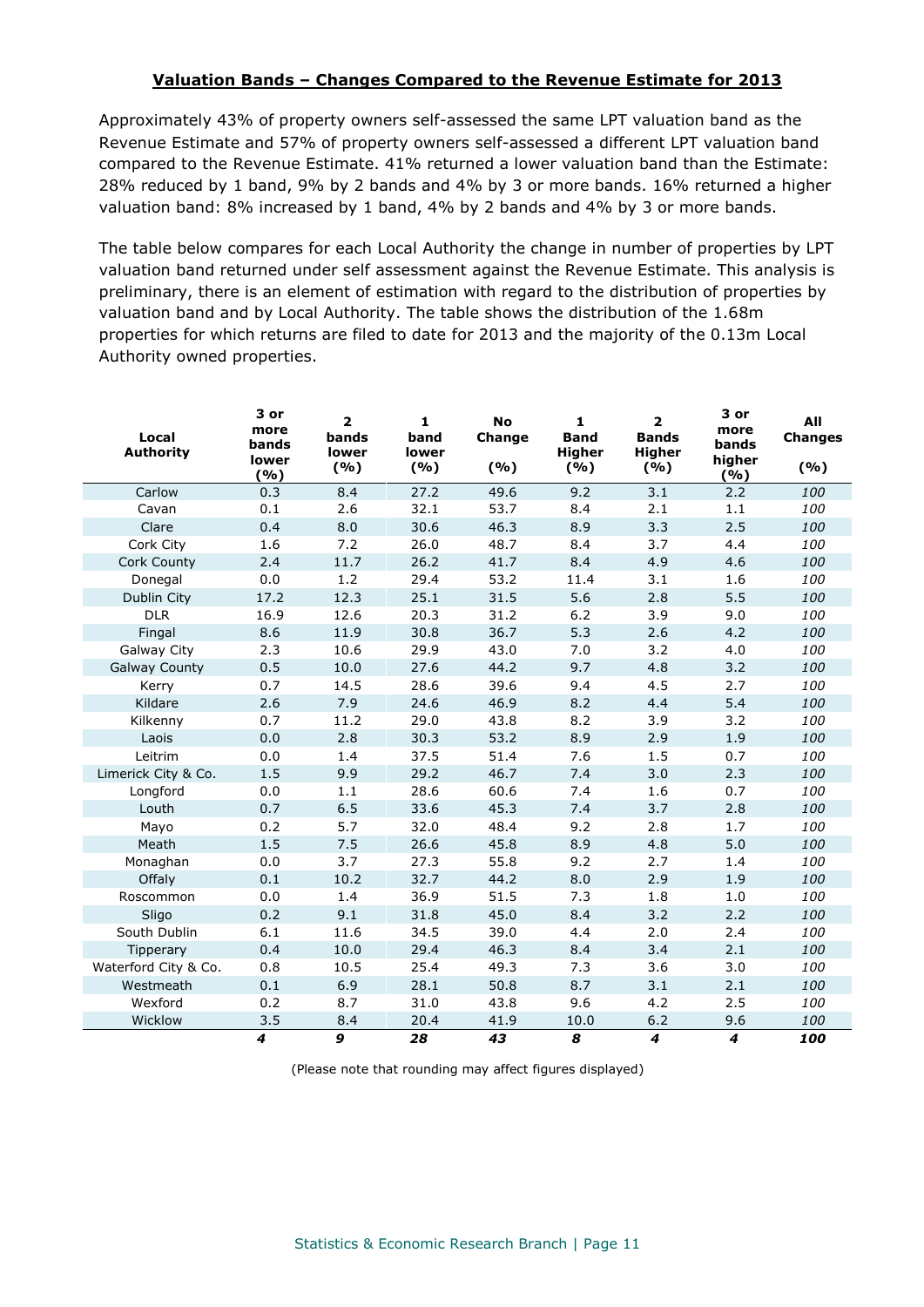#### **Valuation Bands – Self-Correction of 2013 Valuations**

Self-correction of valuations can be done through the LPT online application on the Revenue website by revising the original valuation band/valuation declared in the 2013 LPT return at 1 May 2013.

Since returns were filed, there have been over 12,500 properties where the owner has opted to self-correct upwards their property valuation band or following Revenue challenges. Included in this figure are self-corrections made in the context of property sales, where the LPT position is fully regularised before the property conveyance is completed.

The table below shows the breakdown of all self-corrections by the number of bands by which the valuation was increased.

| <b>Number of Bands</b><br><b>Increased</b> | <b>Properties</b><br>(%) |
|--------------------------------------------|--------------------------|
|                                            | 50.0                     |
| 2                                          | 27.4                     |
| 3                                          | 11.6                     |
| 4                                          | 5.2                      |
| $5+$                                       | 5.9                      |
|                                            | 100                      |